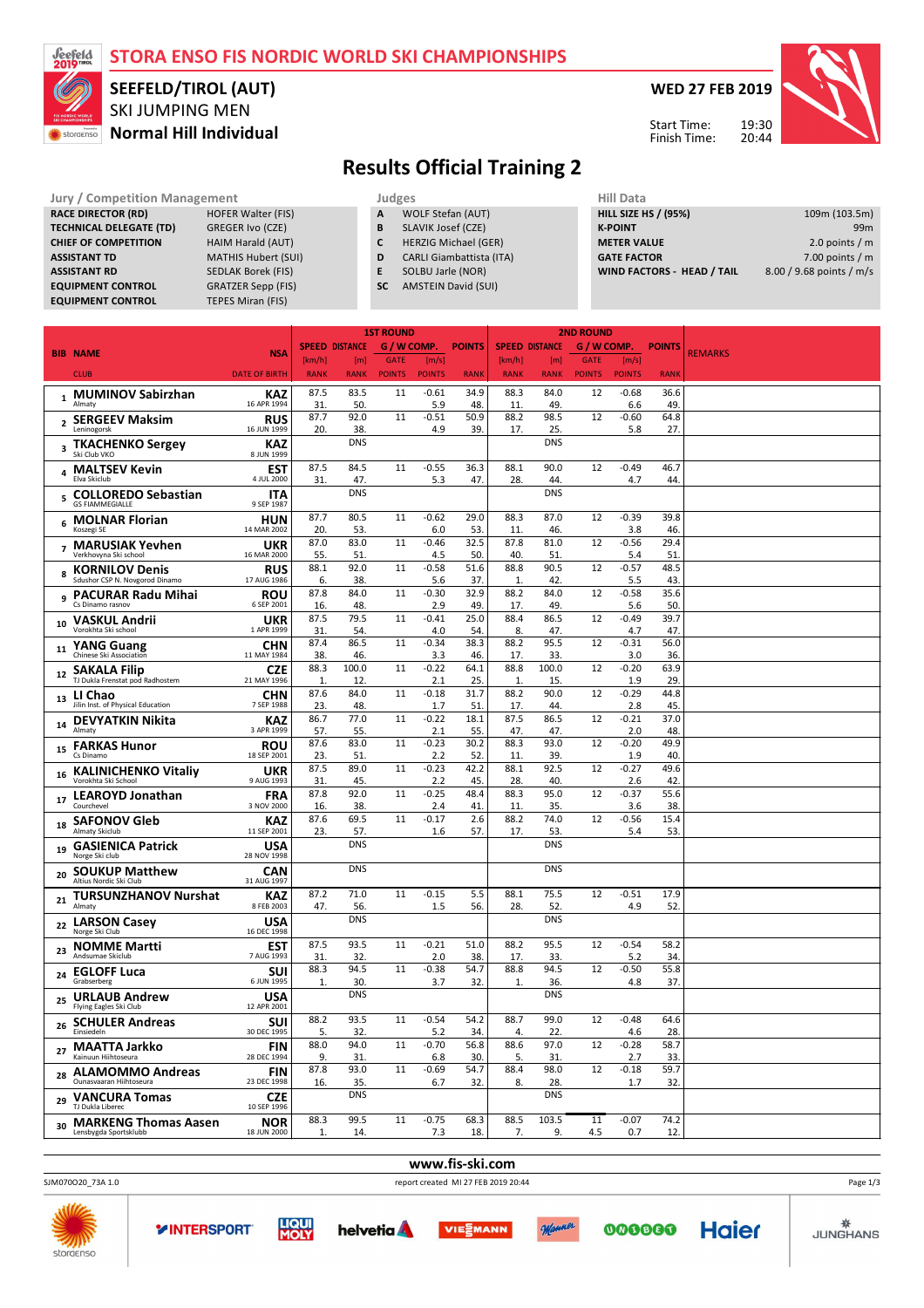

## SKI JUMPING MEN **SEEFELD/TIROL (AUT)**

**Normal Hill Individual**

**WED 27 FEB 2019**



Start Time: Finish Time:

# **Results Official Training 2**

|    |                                                                     |                           | <b>1ST ROUND</b>      |                    |                              |                        |               | <b>2ND ROUND</b>      |                       |                              |                        |               |                |
|----|---------------------------------------------------------------------|---------------------------|-----------------------|--------------------|------------------------------|------------------------|---------------|-----------------------|-----------------------|------------------------------|------------------------|---------------|----------------|
|    | <b>BIB NAME</b>                                                     | <b>NSA</b>                | <b>SPEED DISTANCE</b> |                    | G / W COMP.                  |                        | <b>POINTS</b> |                       | <b>SPEED DISTANCE</b> | G / W COMP.                  |                        | <b>POINTS</b> | <b>REMARKS</b> |
|    | <b>CLUB</b>                                                         | <b>DATE OF BIRTH</b>      | [km/h]<br><b>RANK</b> | [m]<br><b>RANK</b> | <b>GATE</b><br><b>POINTS</b> | [m/s]<br><b>POINTS</b> | <b>RANK</b>   | [km/h]<br><b>RANK</b> | [m]<br><b>RANK</b>    | <b>GATE</b><br><b>POINTS</b> | [m/s]<br><b>POINTS</b> | <b>RANK</b>   |                |
| 31 | <b>NOUSIAINEN Eetu</b>                                              | FIN                       | 88.0                  | 89.5               | 11                           | $-0.73$                | 48.1          | 88.1                  | 90.5                  | 11                           | $-0.23$                | 49.7          |                |
|    | Puijo Ski club<br><b>TROFIMOV Roman Sergeevich</b>                  | 29 APR 1997<br><b>RUS</b> | 9.<br>87.9            | 44.<br>93.0        | 11                           | 7.1<br>$-0.64$         | 43.<br>54.2   | 28.<br>87.7           | 42<br>98.0            | 4.5<br>11                    | 2.2<br>$-0.32$         | 41<br>65.6    |                |
|    | Sdushor CSP N. Novgorod                                             | 19 NOV 1989               | 13.                   | 35.<br><b>DNS</b>  |                              | 6.2                    | 34.           | 45.                   | 28.<br><b>DNS</b>     | 4.5                          | 3.1                    | 26.           |                |
| 33 | <b>INSAM Alex</b><br><b>GS FIAMME ORO</b>                           | ITA<br>19 DEC 1997        |                       |                    |                              |                        |               |                       |                       |                              |                        |               |                |
| 34 | <b>KOZISEK Cestmir</b><br>LSK Lomnice nad Popelkou-DUKLA            | CZE<br>9 NOV 1991         | 87.9<br>13.           | 92.5<br>37.        | 11                           | $-0.40$<br>3.9         | 50.9<br>39.   | 87.8<br>40.           | 91.0<br>41            | 11<br>4.5                    | $-0.29$<br>2.8         | 51.3<br>39.   |                |
| 35 | <b>BOYD-CLOWES Mackenzie</b><br>Altius Nordic Ski Club              | <b>CAN</b><br>13 JUL 1991 |                       | <b>DNS</b>         |                              |                        |               |                       | <b>DNS</b>            |                              |                        |               |                |
| 36 | <b>AIGRO Artti</b><br>Pohjakotkas                                   | <b>EST</b><br>29 AUG 1999 | 87.3<br>42.           | 91.0<br>41         | 11                           | $-0.29$<br>2.8         | 46.8<br>44    | 87.4<br>51            | 94.5<br>36.           | 11<br>4.5                    | $-0.52$<br>5.0         | 60.5<br>31    |                |
| 37 | <b>VASSILIEV Dmitriv</b><br>GBU TSOVS Moskovskaya obl MBU SSHOR     | <b>RUS</b><br>26 DEC 1979 | 88.0<br>9.            | 99.5<br>14         | 11                           | $-0.17$<br>1.6         | 62.6<br>29.   | 88.2<br>17.           | 100.0<br>15.          | 11<br>4.5                    | $-0.42$<br>4.1         | 70.6<br>20.   |                |
| 38 | <b>HLAVA Lukas</b><br>TJ Dukla Liberec                              | <b>CZE</b><br>10 SEP 1984 |                       | <b>DNS</b>         |                              |                        |               |                       | <b>DNS</b>            |                              |                        |               |                |
| 39 | <b>JELAR Ziga</b><br>Sk Triglav kranj                               | <b>SLO</b><br>22 OCT 1997 | 88.0<br>9.            | 103.5<br>5.        | 11                           | $-0.28$<br>2.7         | 71.7<br>10.   | 88.1<br>28.           | 100.0<br>15           | 11<br>4.5                    | $-0.48$<br>4.6         | 71.1<br>18    |                |
| 40 | <b>BICKNER Kevin</b><br>Norge Ski Club                              | USA<br>23 SEP 1996        |                       | <b>DNS</b>         |                              |                        |               |                       | <b>DNS</b>            |                              |                        |               |                |
| 41 | <b>PREVC Peter</b>                                                  | <b>SLO</b>                | 87.4                  | 98.0               | 10                           | $-0.13$                | 63.9          | 87.9                  | 104.0                 | 11                           | $-0.45$                | 78.9          |                |
| 42 | SK Triglav Kranj<br><b>DAMJAN Jernej</b>                            | 20 SEP 1992<br><b>SLO</b> | 38.<br>87.2           | 22.<br>101.0       | 4.6<br>10                    | 1.3<br>$-0.09$         | 27.<br>69.5   | 35.<br>87.9           | 8.<br>93.5            | 4.5<br>11                    | 4.4<br>$-0.28$         | 6.<br>56.2    |                |
| 43 | SSK Sam Ihan<br><b>POLASEK Viktor</b>                               | 28 MAY 1983<br><b>CZE</b> | 47.<br>87.2           | 9.<br>99.5         | 4.6<br>10                    | 0.9<br>$-0.01$         | 15.<br>65.7   | 35.                   | 38.<br><b>DNS</b>     | 4.5                          | 2.7                    | 35            |                |
|    | Nove Mesto-Dukla<br><b>HOERL Jan</b>                                | 18 JUL 1997<br>AUT        | 47.<br>87.3           | 14<br>102.0        | 4.6<br>10                    | 0.1<br>0.00            | 22<br>70.6    | 87.7                  | 105.0                 | 11                           | $-0.22$                | 78.6          |                |
| 44 | SC Bischofshofen<br><b>HULA Stefan</b>                              | 16 OCT 1998<br>POL        | 42.<br>87.6           | 7.<br>102.0        | 4.6<br>10                    | 0.0<br>$-0.01$         | 13.<br>70.7   | 45.<br>88.2           | 4.<br>105.0           | 4.5<br>11                    | 2.1<br>$-0.26$         | 8<br>79.0     |                |
| 45 | KS Eve-nement Zakopane                                              | 29 SEP 1986               | 23<br>87.4            | 7.<br>90.0         | 4.6<br>10                    | 0.1<br>$-0.18$         | 12<br>48.3    | 17.<br>87.9           | 4.<br>99.0            | 4.5<br>11                    | 2.5<br>$-0.37$         | 5.<br>68.1    |                |
| 46 | <b>NAKAMURA Naoki</b><br>Tokai Univ.                                | JPN<br>19 SEP 1996        | 38.                   | 43.                | 4.6                          | 1.7                    | 42            | 35.                   | 22.                   | 4.5                          | 3.6                    | 23            |                |
| 47 | <b>ITO Daiki</b><br>Megmilk Snow Brand Ski Team                     | JPN<br>27 DEC 1985        | 87.3<br>42.           | 93.5<br>32.        | 10<br>4.6                    | $-0.28$<br>2.7         | 56.3<br>31    | 87.9<br>35.           | 98.5<br>25.           | 11<br>4.5                    | $-0.57$<br>5.5         | 69.0<br>22.   |                |
| 48 | <b>ZOGRAFSKI Vladimir</b><br><b>NSA</b>                             | BUL<br>14 JUL 1993        |                       | <b>DNS</b>         |                              |                        |               |                       | <b>DNS</b>            |                              |                        |               |                |
| 49 | <b>ASCHENWALD Philipp</b><br>SC Mayerhofen-Tirol                    | AUT<br>12 NOV 1995        |                       | <b>DNS</b>         |                              |                        |               |                       | <b>DNS</b>            |                              |                        |               |                |
| 50 | <b>FETTNER Manuel</b><br>SV Innsbruck-Bergisel-Tirol                | AUT<br>17 JUN 1985        | 87.8<br>16.           | 99.5<br>14.        | 10<br>4.6                    | $-0.27$<br>2.6         | 68.2<br>19.   | 88.4<br>8.            | 100.0<br>15.          | 11<br>4.5                    | $-0.44$<br>4.3         | 70.8<br>19.   |                |
| 51 | <b>SEMENIC Anze</b><br><b>NSK TRZIC FMG</b>                         | <b>SLO</b><br>1 AUG 1993  |                       | <b>DNS</b>         |                              |                        |               |                       | <b>DNS</b>            |                              |                        |               |                |
| 52 | <b>AMMANN Simon</b><br><b>SSC Toggenburg</b>                        | <b>SUI</b><br>25 JUN 1981 |                       | <b>DNS</b>         |                              |                        |               |                       | <b>DNS</b>            |                              |                        |               |                |
| 53 | <b>HAYBOECK Michael</b><br>UVB Hinzenbach-Oberoesterreich           | AUT<br>5 MAR 1991         |                       | <b>DNS</b>         |                              |                        |               |                       | <b>DNS</b>            |                              |                        |               |                |
| 54 | <b>LANISEK Anze</b><br><b>Ssk Menges</b>                            | <b>SLO</b><br>20 APR 1996 | 87.6<br>23            | 97.5<br>24.        | 10<br>4.6                    | $-0.27$<br>2.6         | 64.2<br>24.   | 88.3<br>11            | 98.5<br>25            | 11<br>4.5                    | $-0.66$<br>6.4         | 69.9<br>21.   |                |
| 55 | <b>WOLNY Jakub</b><br>LKS Klimczok Bystra                           | POL<br>15 MAY 1995        | 87.6<br>23.           | 97.5<br>24.        | 10<br>4.6                    | $-0.26$<br>2.5         | 64.1<br>25.   | 88.0<br>33.           | 100.0<br>15.          | 11<br>4.5                    | $-0.56$<br>5.4         | 71.9<br>17.   |                |
| 56 | <b>KOBAYASHI Junshiro</b><br>Megmilk Snow Brand Ski Team            | <b>JPN</b><br>11 JUN 1991 | 87.2<br>47.           | 98.0<br>22.        | 10<br>4.6                    | $-0.30$<br>2.9         | 65.5<br>23.   | 87.8<br>40.           | 101.0<br>13.          | 11<br>4.5                    | $-0.49$<br>4.7         | 73.2<br>14.   |                |
| 57 | <b>SATO Yukiva</b><br>Megmilk Snow Brand Ski Team                   | <b>JPN</b><br>19 JUN 1995 | 87.4                  | 99.5               | 10                           | $-0.32$                | 68.7          |                       | <b>DNS</b>            |                              |                        |               |                |
| 58 | <b>AALTO Antti</b>                                                  | <b>FIN</b>                | 38.                   | 14.<br><b>DNS</b>  | 4.6                          | 3.1                    | 16.           |                       | <b>DNS</b>            |                              |                        |               |                |
| 59 | Kiteen Urheilijat<br><b>FREITAG Richard</b>                         | 2 APR 1995<br><b>GER</b>  | 87.5                  | 96.5               | 10                           | $-0.37$                | 63.2          | 87.9                  | 101.5                 | 11                           | $-0.42$                | 73.6          |                |
| 60 | SG Nickelhuette Aue<br><b>STJERNEN Andreas</b>                      | 14 AUG 1991<br><b>NOR</b> | 31.<br>88.1           | 28.<br>100.5       | 4.6<br>10                    | 3.6<br>$-0.43$         | 28.<br>71.8   | 35.<br>88.6           | 11.<br>101.5          | 4.5<br>11                    | 4.1<br>$-0.37$         | 13.<br>73.1   |                |
| 61 | Sprova IL<br><b>WELLINGER Andreas</b>                               | 30 JUL 1988<br>GER        | 6.<br>87.9            | 11.<br>99.5        | 4.6<br>10                    | 4.2<br>$-0.61$         | 9.<br>71.5    | 5.<br>88.3            | 11.<br>97.5           | 4.5<br>11                    | 3.6<br>$-0.21$         | 16.<br>63.5   |                |
|    | Sc Ruhpolding<br><b>PEIER Killian</b>                               | 28 AUG 1995<br><b>SUI</b> | 13.                   | 14.<br><b>DNS</b>  | 4.6                          | 5.9                    | 11.           | 11.                   | 30.<br><b>DNS</b>     | 4.5                          | 2.0                    | 30.           |                |
| 62 | Vallee du Joux<br><b>HUBER Daniel</b>                               | 28 MAR 1995<br><b>AUT</b> |                       | <b>DNS</b>         |                              |                        |               |                       | <b>DNS</b>            |                              |                        |               |                |
| 63 | SC Seekirchen-Salzburg                                              | 2 JAN 1993                | 87.7                  | 97.5               | 10                           | $-0.56$                | 67.0          | 88.2                  | 101.0                 | 11                           | 0.14                   | 67.4          |                |
| 64 | <b>GRANERUD Halvor Egner</b><br>Asker Skiklubb                      | <b>NOR</b><br>29 MAY 1996 | 20.                   | 24.                | 4.6                          | 5.4                    | 20.           | 17.                   | 13.                   | 4.5                          | $-1.1$                 | 24.           |                |
|    | <sub>65</sub> KLIMOV Evgeniy<br>GBU TSTOVS Moskovskaya obl Start Pe | <b>RUS</b><br>3 FEB 1994  | 87.6<br>23.           | 97.0<br>27.        | 10<br>4.6                    | $-0.58$<br>5.6         | 66.2<br>21.   | 88.2<br>17.           | 106.0<br>2.           | 11<br>4.5                    | $-0.03$<br>0.3         | 78.8<br>7.    |                |